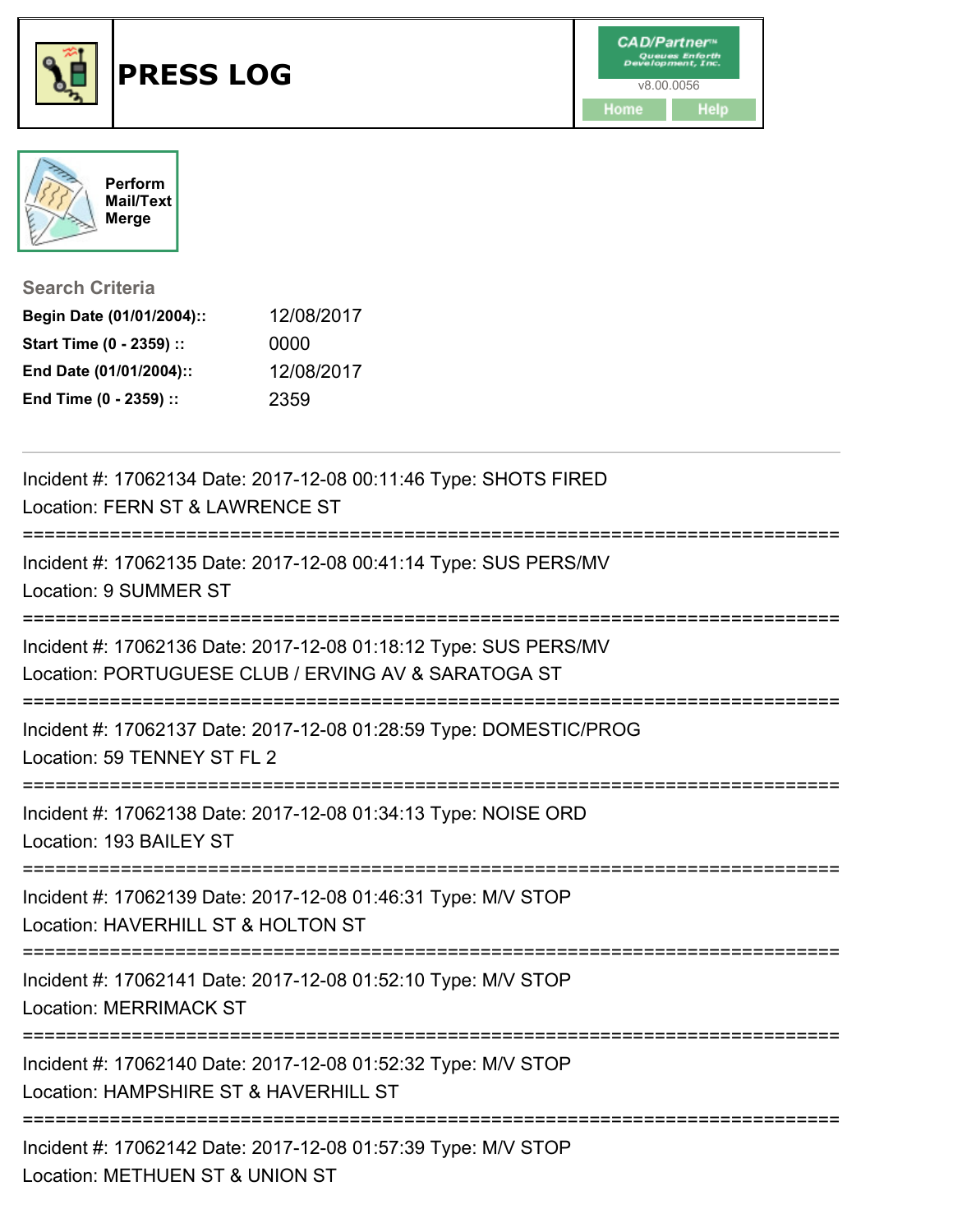| Incident #: 17062143 Date: 2017-12-08 02:03:24 Type: M/V STOP<br>Location: AUBURN ST & BENNINGTON ST                                              |
|---------------------------------------------------------------------------------------------------------------------------------------------------|
| Incident #: 17062144 Date: 2017-12-08 02:04:28 Type: M/V STOP<br>Location: DURSO AV                                                               |
| Incident #: 17062145 Date: 2017-12-08 02:17:17 Type: M/V STOP<br>Location: HAVERHILL ST & WEST ST                                                 |
| Incident #: 17062146 Date: 2017-12-08 02:21:32 Type: SUS PERS/MV<br>Location: LUZ COMMUNICATION / 69 E HAVERHILL ST                               |
| Incident #: 17062147 Date: 2017-12-08 02:32:59 Type: M/V STOP<br>Location: BROADWAY & TREMONT ST                                                  |
| Incident #: 17062148 Date: 2017-12-08 02:51:20 Type: M/V STOP<br>Location: GROTON ST & S BROADWAY                                                 |
| Incident #: 17062149 Date: 2017-12-08 02:58:39 Type: TRESPASSING<br>Location: 183 PARKER ST                                                       |
| Incident #: 17062150 Date: 2017-12-08 03:04:34 Type: M/V STOP<br>Location: LOWELL ST & OXFORD ST                                                  |
| Incident #: 17062151 Date: 2017-12-08 03:05:44 Type: M/V STOP<br>Location: ARCHER ST & WEST ST                                                    |
| Incident #: 17062152 Date: 2017-12-08 03:08:55 Type: M/V STOP<br>Location: CROSS ST & MANCHESTER ST                                               |
| Incident #: 17062153 Date: 2017-12-08 03:11:05 Type: BUILDING CHK<br>Location: BROADWAY LIQUORS / 434 BROADWAY                                    |
| -------------------------------<br>Incident #: 17062154 Date: 2017-12-08 03:21:39 Type: BUILDING CHK<br>Location: SAM'S FOOD STORE / 389 BROADWAY |
| Incident #: 17062155 Date: 2017-12-08 03:40:38 Type: M/V STOP<br>Location: ERVING AV & JACKSON ST                                                 |
| Incident #: 17062156 Date: 2017-12-08 03:44:21 Type: M/V STOP<br>Location: EUTAW ST & PARK ST                                                     |

===========================================================================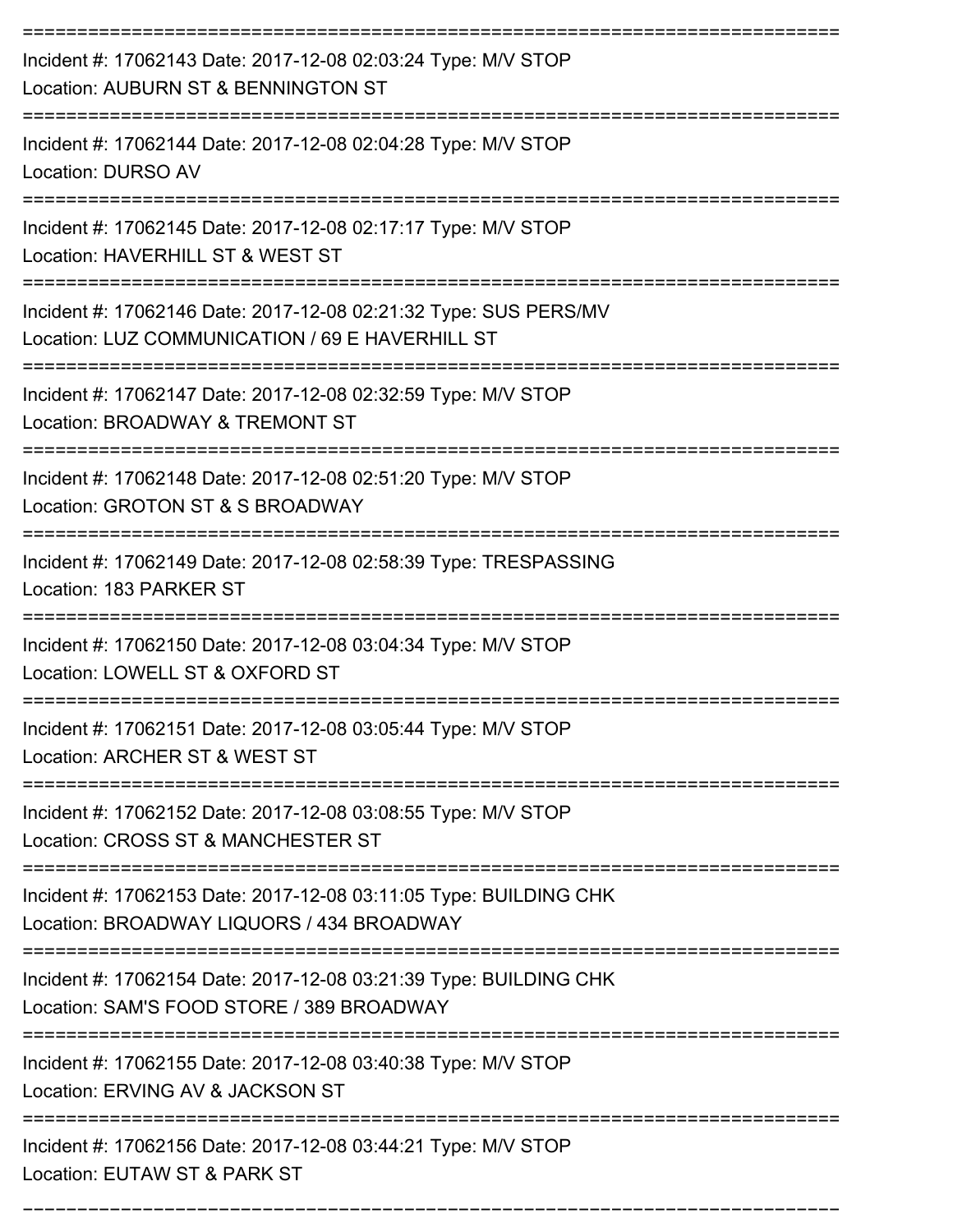| Incident #: 17062158 Date: 2017-12-08 03:58:11 Type: ALARM/BURG<br>Location: DISCOUNT LIQUOR / 103 BROADWAY<br>------------------------------<br>Incident #: 17062159 Date: 2017-12-08 04:02:01 Type: M/V STOP<br>Location: MARKET ST & SHAWSHEEN CT<br>Incident #: 17062160 Date: 2017-12-08 04:50:09 Type: SUICIDE ATTEMPT<br>Location: 1 GENERAL ST<br>Incident #: 17062161 Date: 2017-12-08 05:11:27 Type: ALARM/BURG<br>Location: NEXT STAGE MEDICAL / 350 MERRIMACK ST<br>Incident #: 17062162 Date: 2017-12-08 05:34:14 Type: SUS PERS/MV<br>Location: 55 LINEHAN ST<br>Incident #: 17062163 Date: 2017-12-08 05:52:52 Type: ALARM/BURG<br>Location: 280 MERRIMACK ST<br>Incident #: 17062164 Date: 2017-12-08 06:29:13 Type: ALARM/BURG<br>Location: FELO MOTORS / 14 BROADWAY<br>-----------------------------------<br>---------------------<br>Incident #: 17062165 Date: 2017-12-08 06:56:34 Type: ALARM/BURG<br>Location: CITY HALL ANEX / 237-255 ESSEX ST<br>Incident #: 17062166 Date: 2017-12-08 07:13:41 Type: CK WELL BEING<br>Location: 374 AMES ST<br>Incident #: 17062167 Date: 2017-12-08 07:31:14 Type: PARK & WALK<br>Location: BROADWAY & HAVERHILL ST<br>Incident #: 17062168 Date: 2017-12-08 07:44:23 Type: AUTO ACC/NO PI<br>Location: 550 BROADWAY<br>Incident #: 17062169 Date: 2017-12-08 07:48:05 Type: ROBBERY PAST<br>Location: AMESBURY ST & COMMON ST<br>Incident #: 17062170 Date: 2017-12-08 07:54:13 Type: SUS PERS/MV<br>Location: 10 EMBANKMENT RD | Incident #: 17062157 Date: 2017-12-08 03:54:15 Type: ALARM/BURG<br>Location: DAIRY QUEEN / 190 S UNION ST |
|-----------------------------------------------------------------------------------------------------------------------------------------------------------------------------------------------------------------------------------------------------------------------------------------------------------------------------------------------------------------------------------------------------------------------------------------------------------------------------------------------------------------------------------------------------------------------------------------------------------------------------------------------------------------------------------------------------------------------------------------------------------------------------------------------------------------------------------------------------------------------------------------------------------------------------------------------------------------------------------------------------------------------------------------------------------------------------------------------------------------------------------------------------------------------------------------------------------------------------------------------------------------------------------------------------------------------------------------------------------------------------------------------------------------------------------------------------------------------------------------------|-----------------------------------------------------------------------------------------------------------|
|                                                                                                                                                                                                                                                                                                                                                                                                                                                                                                                                                                                                                                                                                                                                                                                                                                                                                                                                                                                                                                                                                                                                                                                                                                                                                                                                                                                                                                                                                               |                                                                                                           |
|                                                                                                                                                                                                                                                                                                                                                                                                                                                                                                                                                                                                                                                                                                                                                                                                                                                                                                                                                                                                                                                                                                                                                                                                                                                                                                                                                                                                                                                                                               |                                                                                                           |
|                                                                                                                                                                                                                                                                                                                                                                                                                                                                                                                                                                                                                                                                                                                                                                                                                                                                                                                                                                                                                                                                                                                                                                                                                                                                                                                                                                                                                                                                                               |                                                                                                           |
|                                                                                                                                                                                                                                                                                                                                                                                                                                                                                                                                                                                                                                                                                                                                                                                                                                                                                                                                                                                                                                                                                                                                                                                                                                                                                                                                                                                                                                                                                               |                                                                                                           |
|                                                                                                                                                                                                                                                                                                                                                                                                                                                                                                                                                                                                                                                                                                                                                                                                                                                                                                                                                                                                                                                                                                                                                                                                                                                                                                                                                                                                                                                                                               |                                                                                                           |
|                                                                                                                                                                                                                                                                                                                                                                                                                                                                                                                                                                                                                                                                                                                                                                                                                                                                                                                                                                                                                                                                                                                                                                                                                                                                                                                                                                                                                                                                                               |                                                                                                           |
|                                                                                                                                                                                                                                                                                                                                                                                                                                                                                                                                                                                                                                                                                                                                                                                                                                                                                                                                                                                                                                                                                                                                                                                                                                                                                                                                                                                                                                                                                               |                                                                                                           |
|                                                                                                                                                                                                                                                                                                                                                                                                                                                                                                                                                                                                                                                                                                                                                                                                                                                                                                                                                                                                                                                                                                                                                                                                                                                                                                                                                                                                                                                                                               |                                                                                                           |
|                                                                                                                                                                                                                                                                                                                                                                                                                                                                                                                                                                                                                                                                                                                                                                                                                                                                                                                                                                                                                                                                                                                                                                                                                                                                                                                                                                                                                                                                                               |                                                                                                           |
|                                                                                                                                                                                                                                                                                                                                                                                                                                                                                                                                                                                                                                                                                                                                                                                                                                                                                                                                                                                                                                                                                                                                                                                                                                                                                                                                                                                                                                                                                               |                                                                                                           |
|                                                                                                                                                                                                                                                                                                                                                                                                                                                                                                                                                                                                                                                                                                                                                                                                                                                                                                                                                                                                                                                                                                                                                                                                                                                                                                                                                                                                                                                                                               |                                                                                                           |
|                                                                                                                                                                                                                                                                                                                                                                                                                                                                                                                                                                                                                                                                                                                                                                                                                                                                                                                                                                                                                                                                                                                                                                                                                                                                                                                                                                                                                                                                                               |                                                                                                           |
|                                                                                                                                                                                                                                                                                                                                                                                                                                                                                                                                                                                                                                                                                                                                                                                                                                                                                                                                                                                                                                                                                                                                                                                                                                                                                                                                                                                                                                                                                               |                                                                                                           |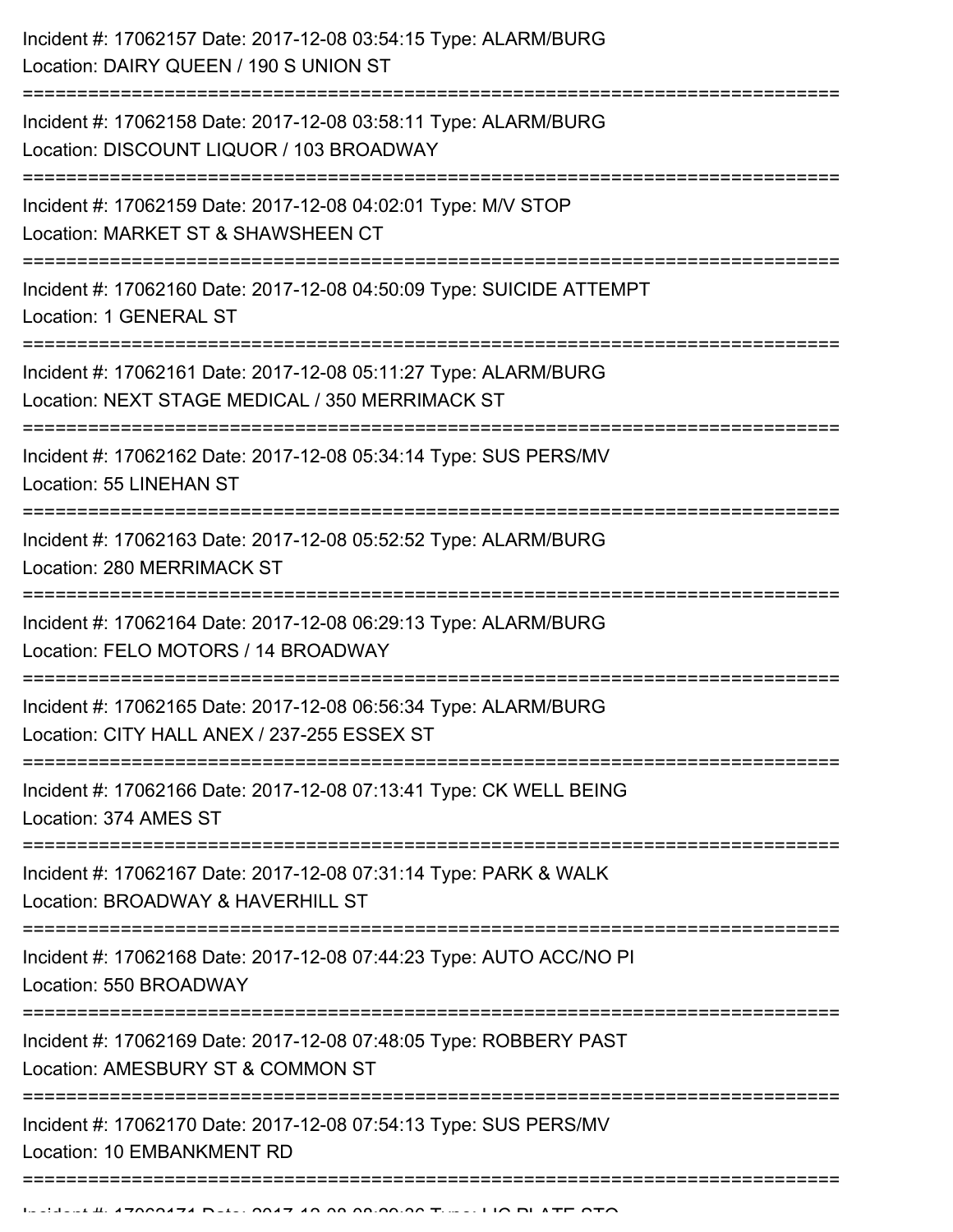Location: 478 RIVERSIDE DR =========================================================================== Incident #: 17062173 Date: 2017-12-08 08:37:36 Type: HARASSMENT Location: 220 OSGOOD ST =========================================================================== Incident #: 17062172 Date: 2017-12-08 08:37:43 Type: AUTO ACC/PI Location: PARK ST & SPRUCE ST =========================================================================== Incident #: 17062174 Date: 2017-12-08 08:46:02 Type: SHOTS FIRED Location: 9 HANCOCK ST FL 2 =========================================================================== Incident #: 17062176 Date: 2017-12-08 08:53:06 Type: HIT & RUN M/V Location: ACTON ST & BROADWAY =========================================================================== Incident #: 17062175 Date: 2017-12-08 08:53:39 Type: INVESTIGATION Location: LAWRENCE HIGH SCHOOL / 233 HAVERHILL ST =========================================================================== Incident #: 17062177 Date: 2017-12-08 09:07:49 Type: LIC PLATE STO Location: 40 KENDRICK ST =========================================================================== Incident #: 17062178 Date: 2017-12-08 09:42:31 Type: TOW OF M/V Location: 312 WATER ST =========================================================================== Incident #: 17062179 Date: 2017-12-08 09:44:04 Type: A&B D/W PAST Location: 226 WINTHROP AV =========================================================================== Incident #: 17062180 Date: 2017-12-08 09:45:39 Type: DISABLED MV Location: 270 PROSPECT ST =========================================================================== Incident #: 17062181 Date: 2017-12-08 09:47:09 Type: KEEP PEACE Location: 200 PARKER ST #14 =========================================================================== Incident #: 17062182 Date: 2017-12-08 09:51:04 Type: M/V STOP Location: BROADWAY & TREMONT ST =========================================================================== Incident #: 17062183 Date: 2017-12-08 09:53:33 Type: PARK & WALK Location: BRADFORD ST & BROADWAY =========================================================================== Incident #: 17062184 Date: 2017-12-08 10:06:22 Type: TOW OF M/V Location: AMESBURY ST & METHUEN ST =========================================================================== Incident #: 17062185 Date: 2017-12-08 10:09:27 Type: B&E/PAST

Location: 114 WALNUT ST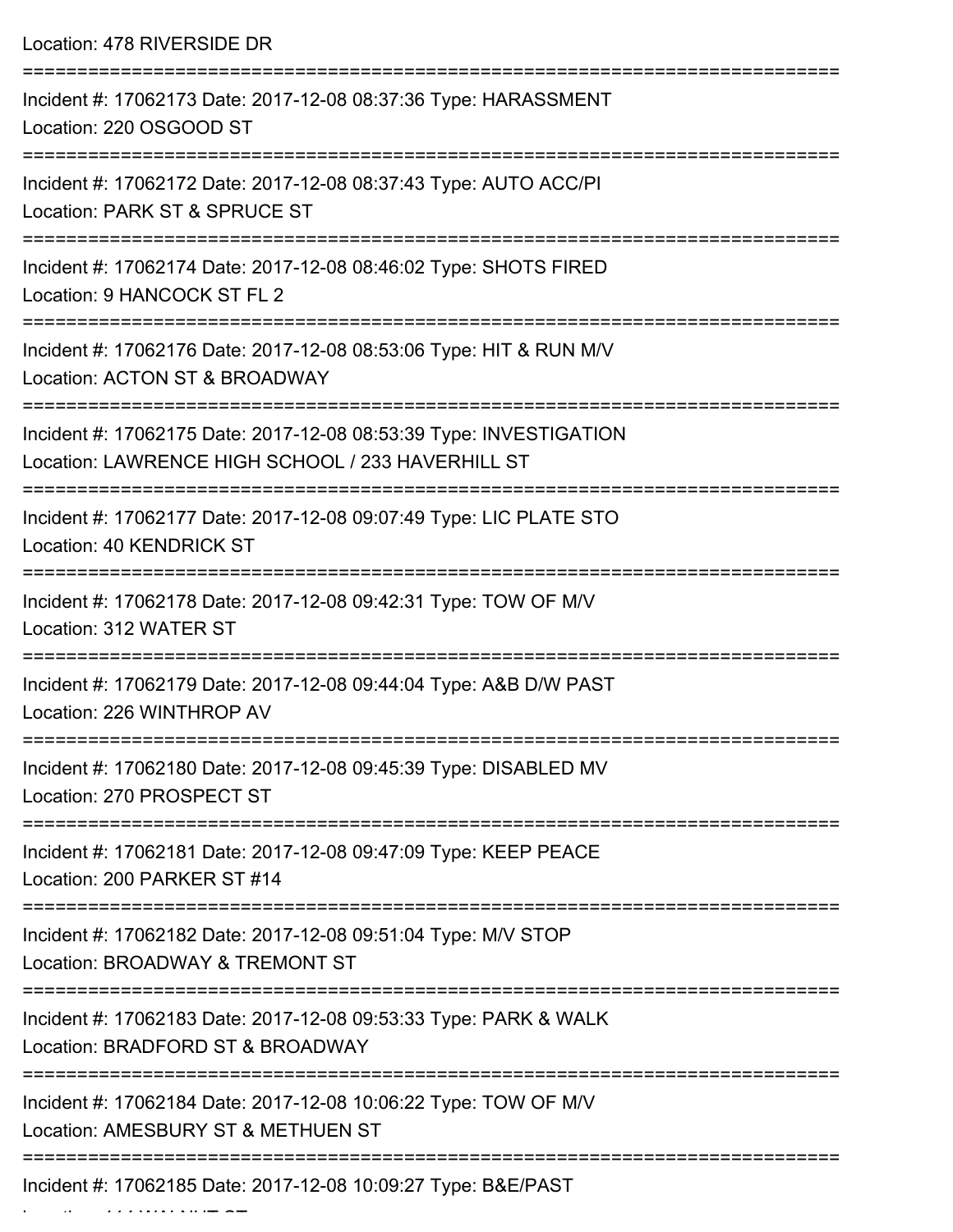| Incident #: 17062186 Date: 2017-12-08 10:11:57 Type: A&B PAST<br>Location: 1 GENERAL ST #29                                                                       |
|-------------------------------------------------------------------------------------------------------------------------------------------------------------------|
| Incident #: 17062187 Date: 2017-12-08 10:31:47 Type: MEDIC SUPPORT<br>Location: 55 BASSWOOD ST FL 3                                                               |
| Incident #: 17062189 Date: 2017-12-08 10:35:01 Type: CK WELL BEING<br>Location: 262 JACKSON ST FL 1                                                               |
| Incident #: 17062188 Date: 2017-12-08 10:35:43 Type: AUTO ACC/NO PI<br>Location: SONOCO / 599 BROADWAY                                                            |
| Incident #: 17062190 Date: 2017-12-08 10:47:58 Type: M/V STOP<br>Location: MERRIMACK ST & S UNION ST                                                              |
| Incident #: 17062191 Date: 2017-12-08 10:49:34 Type: TOW/REPOSSED<br>Location: 73 WARREN ST #2 FL 2                                                               |
| Incident #: 17062192 Date: 2017-12-08 10:52:06 Type: M/V STOP<br>Location: 211 MERRIMACK ST                                                                       |
| Incident #: 17062193 Date: 2017-12-08 10:52:27 Type: IDENTITY THEFT<br>Location: 77 S UNION ST #101                                                               |
| Incident #: 17062194 Date: 2017-12-08 10:57:18 Type: MEDIC SUPPORT<br>Location: 353 ELM ST                                                                        |
| ---------------------------<br>Incident #: 17062196 Date: 2017-12-08 10:58:36 Type: SEX OFFENDER<br>Location: 30 BOXFORD ST FL 1                                  |
| Incident #: 17062195 Date: 2017-12-08 10:59:07 Type: AUTO ACC/NO PI<br>Location: FRANKLIN ST & LOWELL ST                                                          |
| ==========================<br>====================================<br>Incident #: 17062197 Date: 2017-12-08 11:05:36 Type: SUS PERS/MV<br>Location: 70 BOWDOIN ST |
| Incident #: 17062198 Date: 2017-12-08 11:21:22 Type: HIT & RUN M/V<br>Location: 49 OAK ST                                                                         |
| Incident #: 17062199 Date: 2017-12-08 11:26:04 Type: STOLEN PROP<br>Location: 130 AMESBURY ST                                                                     |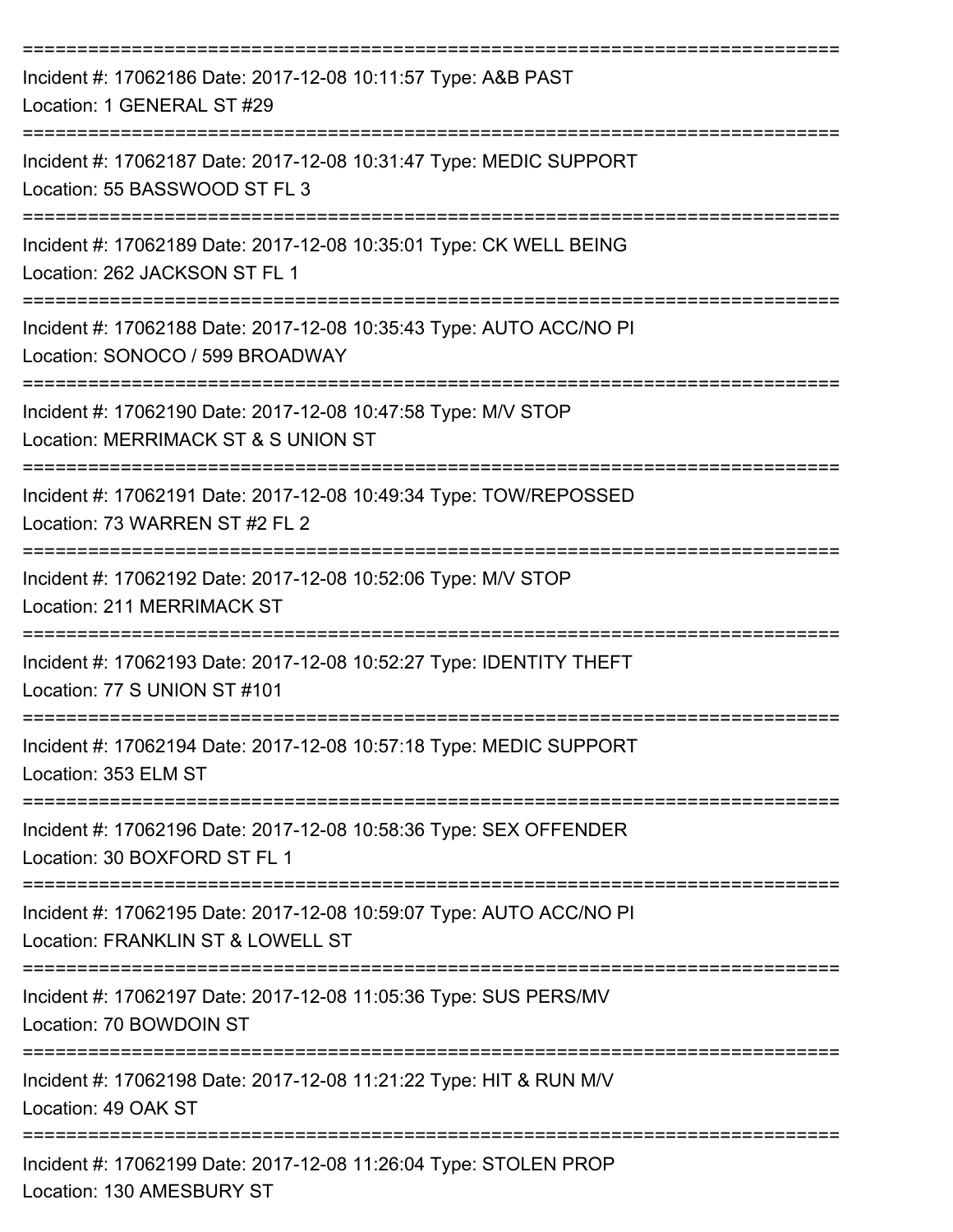| Incident #: 17062200 Date: 2017-12-08 11:33:29 Type: DRUG OVERDOSE<br>Location: NEWBURY ST & SUMMER ST               |
|----------------------------------------------------------------------------------------------------------------------|
| Incident #: 17062201 Date: 2017-12-08 11:51:44 Type: MAL DAMAGE<br>Location: 473 ESSEX ST                            |
| Incident #: 17062202 Date: 2017-12-08 11:53:50 Type: M/V STOP<br>Location: 81 E HAVERHILL ST                         |
| Incident #: 17062203 Date: 2017-12-08 11:58:04 Type: M/V STOP<br>Location: 515 ANDOVER ST                            |
| Incident #: 17062205 Date: 2017-12-08 12:04:00 Type: GENERAL SERV<br>Location: 206 ABBOTT ST                         |
| Incident #: 17062204 Date: 2017-12-08 12:04:20 Type: M/V STOP<br>Location: 24 FITZ ST                                |
| Incident #: 17062206 Date: 2017-12-08 12:13:06 Type: M/V STOP<br>Location: 90 LOWELL ST<br>------------------------- |
| Incident #: 17062207 Date: 2017-12-08 12:14:06 Type: M/V STOP<br>Location: 6 RESERVOIR ST                            |
| Incident #: 17062208 Date: 2017-12-08 12:15:26 Type: HIT & RUN M/V<br>Location: 360 MERRIMACK ST                     |
| Incident #: 17062209 Date: 2017-12-08 12:23:31 Type: AUTO ACC/NO PI<br>Location: HAMPSHIRE ST & MYRTLE ST            |
| Incident #: 17062210 Date: 2017-12-08 13:01:52 Type: ALARM/BURG<br>Location: 198 S BROADWAY                          |
| Incident #: 17062212 Date: 2017-12-08 13:10:15 Type: MEDIC SUPPORT<br>Location: 239 BROADWAY                         |
| Incident #: 17062211 Date: 2017-12-08 13:10:24 Type: INVESTIGATION<br>Location: 257 ESSEX ST                         |
| Incident #: 17062213 Date: 2017-12-08 13:13:04 Type: LOST PROPERTY<br>Location: 172 LAWRENCE                         |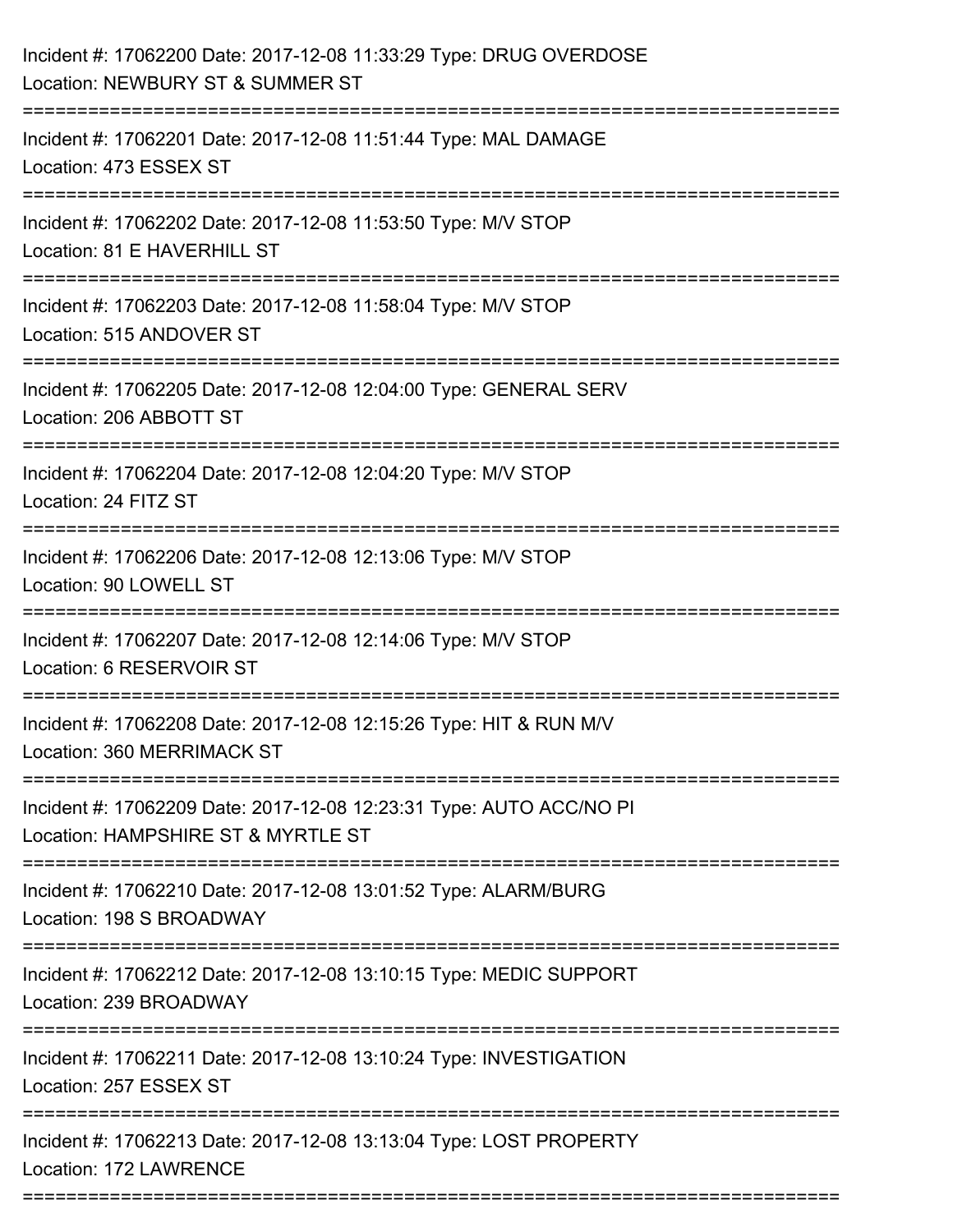| Incident #: 17062214 Date: 2017-12-08 13:24:11 Type: MAL DAMAGE<br>Location: APPLETON WY & COMMON ST    |
|---------------------------------------------------------------------------------------------------------|
| Incident #: 17062215 Date: 2017-12-08 13:26:40 Type: MEDIC SUPPORT<br>Location: 5 S UNION ST FL 2       |
| Incident #: 17062216 Date: 2017-12-08 13:48:33 Type: ASSSIT OTHER PD<br>Location: 90 LOWELL ST          |
| Incident #: 17062218 Date: 2017-12-08 14:06:46 Type: DOMESTIC/PROG<br>Location: ARLINGTON ST & BROADWAY |
| Incident #: 17062217 Date: 2017-12-08 14:07:22 Type: CK WELL BEING<br>Location: 26 BENNINGTON ST        |
| Incident #: 17062219 Date: 2017-12-08 14:16:03 Type: ALARM/BURG<br>Location: 29 GRAFTON ST              |
| Incident #: 17062220 Date: 2017-12-08 14:25:02 Type: AUTO ACC/PI<br>Location: 30 INTERNATIONAL WY       |
| Incident #: 17062221 Date: 2017-12-08 14:25:52 Type: M/V STOP<br>Location: ESSEX ST & HAMPSHIRE ST      |
| Incident #: 17062222 Date: 2017-12-08 14:33:15 Type: TOW OF M/V<br>Location: 12 KENDALL ST              |
| Incident #: 17062223 Date: 2017-12-08 14:40:07 Type: M/V STOP<br>Location: BROADWAY & LOWELL ST         |
| Incident #: 17062224 Date: 2017-12-08 14:40:40 Type: M/V STOP<br>Location: AMESBURY ST & HAVERHILL ST   |
| Incident #: 17062225 Date: 2017-12-08 14:49:49 Type: M/V STOP<br>Location: 73 WINTHROP AV               |
| Incident #: 17062226 Date: 2017-12-08 15:13:35 Type: INVESTIGATION<br>Location: 11 OAKLAND RD           |
| Incident #: 17062227 Date: 2017-12-08 15:16:21 Type: TOW/REPOSSED<br>Location: 92 NESMITH ST            |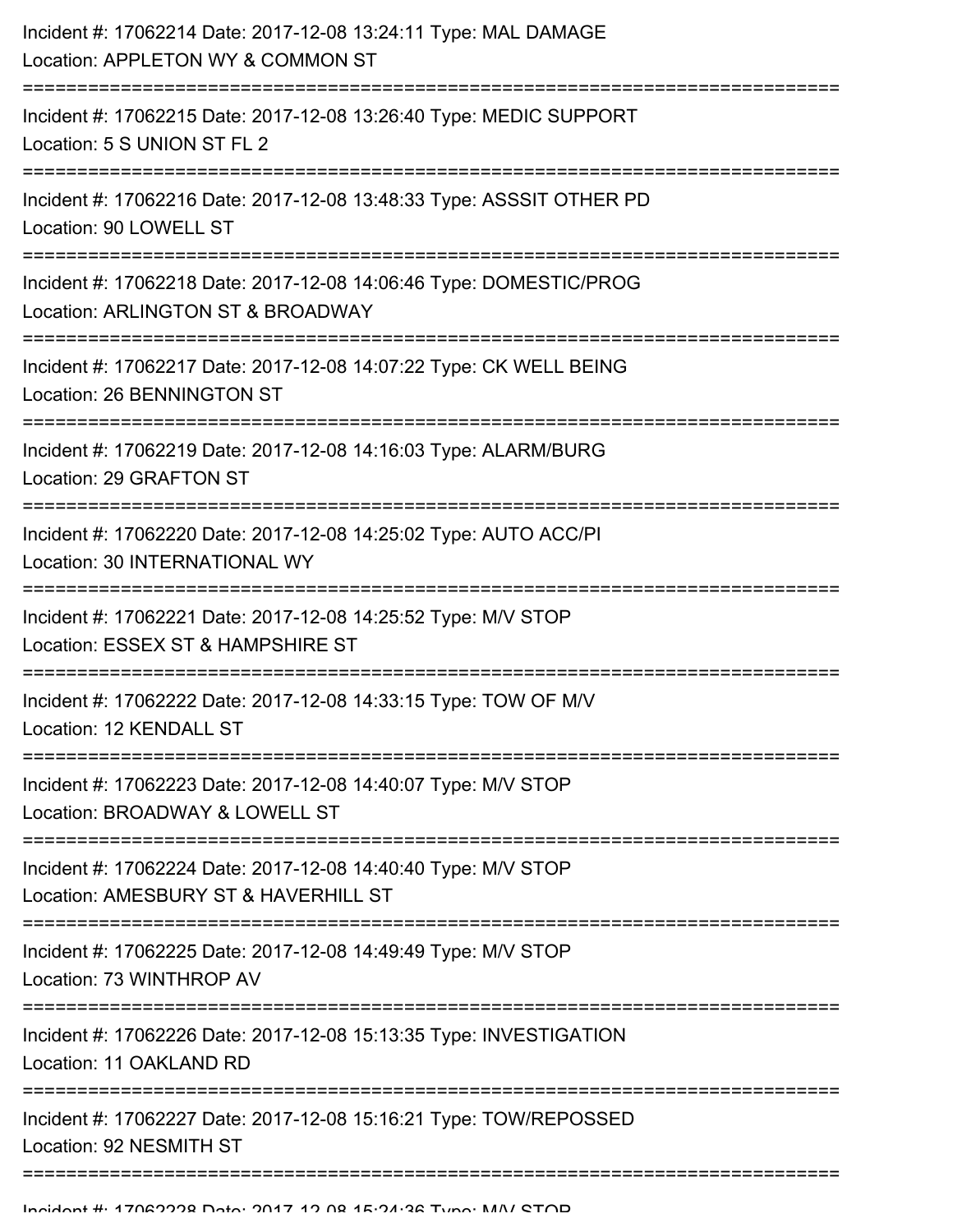Location: 319 HIGH ST

| Incident #: 17062229 Date: 2017-12-08 15:26:32 Type: DISABLED MV<br><b>Location: ANDOVER ST</b>           |
|-----------------------------------------------------------------------------------------------------------|
| Incident #: 17062230 Date: 2017-12-08 15:30:37 Type: HIT & RUN M/V<br>Location: HAVERHILL ST & MAY ST     |
| Incident #: 17062231 Date: 2017-12-08 15:33:08 Type: M/V STOP<br>Location: ALLSTON ST & HIGH ST           |
| Incident #: 17062232 Date: 2017-12-08 15:50:01 Type: M/V STOP<br>Location: 48 WINTHROP AV                 |
| Incident #: 17062233 Date: 2017-12-08 15:57:43 Type: M/V STOP<br>Location: 310 MERRIMACK ST               |
| Incident #: 17062234 Date: 2017-12-08 16:12:02 Type: MEDIC SUPPORT<br>Location: 40 WHITE ST #60           |
| Incident #: 17062236 Date: 2017-12-08 16:13:09 Type: HIT & RUN M/V<br>Location: 365 ESSEX ST              |
| Incident #: 17062235 Date: 2017-12-08 16:13:26 Type: DISTURBANCE<br>Location: 19 WINTER ST                |
| Incident #: 17062237 Date: 2017-12-08 16:20:47 Type: AUTO ACC/NO PI<br>Location: APPLETON ST & METHUEN ST |
| Incident #: 17062238 Date: 2017-12-08 16:21:52 Type: DISTURBANCE<br>Location: 50 BROADWAY                 |
| Incident #: 17062239 Date: 2017-12-08 16:26:52 Type: MEDIC SUPPORT<br>Location: 8 BAILEY ST #A            |
| Incident #: 17062240 Date: 2017-12-08 16:27:22 Type: HIT & RUN M/V<br>Location: 35 BENNINGTON ST          |
| Incident #: 17062241 Date: 2017-12-08 16:31:25 Type: ANIMAL COMPL<br>Location: 79 HAWLEY ST               |
| Incident #: 17062242 Date: 2017-12-08 16:41:12 Type: SUS PERS/MV                                          |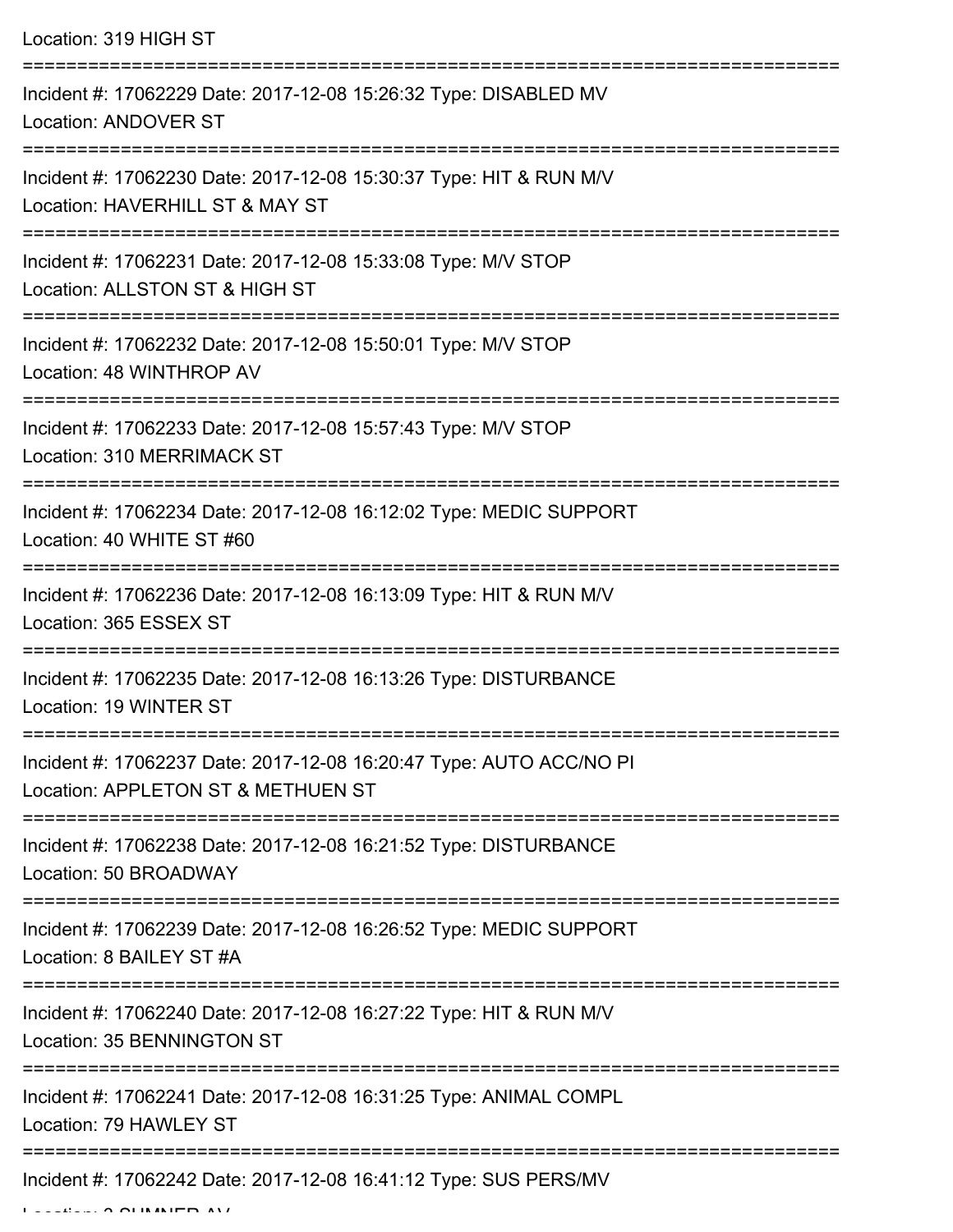| Incident #: 17062243 Date: 2017-12-08 16:58:53 Type: HIT & RUN M/V<br>Location: BROADWAY & PARK ST                      |
|-------------------------------------------------------------------------------------------------------------------------|
| Incident #: 17062244 Date: 2017-12-08 17:06:21 Type: CK WELL BEING<br>Location: 84 KINGSTON ST                          |
| Incident #: 17062245 Date: 2017-12-08 17:20:35 Type: M/V STOP<br>Location: 236 HAMPSHIRE ST                             |
| Incident #: 17062246 Date: 2017-12-08 17:42:21 Type: 911 HANG UP<br>Location: RICHDALE / 53 S BROADWAY                  |
| Incident #: 17062247 Date: 2017-12-08 17:48:18 Type: M/V STOP<br>Location: METHUEN ST & UNION ST                        |
| Incident #: 17062248 Date: 2017-12-08 17:52:17 Type: GENERAL SERV<br>Location: 33 OREGON AV                             |
| Incident #: 17062249 Date: 2017-12-08 17:53:44 Type: M/V STOP<br>Location: 283 HAVERHILL ST                             |
| Incident #: 17062250 Date: 2017-12-08 17:58:56 Type: CK WELL BEING<br>Location: 353 ELM ST #615                         |
| Incident #: 17062251 Date: 2017-12-08 18:09:19 Type: TRESPASSING<br>Location: 359 HAVERHILL ST #2                       |
| Incident #: 17062252 Date: 2017-12-08 18:10:11 Type: SELECTIVE ENF<br>Location: CABOT RD & CHICKERING ST                |
| Incident #: 17062253 Date: 2017-12-08 18:20:58 Type: M/V STOP<br>Location: BRADFORD ST & BROADWAY                       |
| =====================<br>Incident #: 17062254 Date: 2017-12-08 18:31:54 Type: MEDIC SUPPORT<br>Location: 59 CROSS ST #3 |
| Incident #: 17062256 Date: 2017-12-08 18:36:29 Type: M/V STOP<br>Location: 50 S BROADWAY                                |
| Incident #: 17062255 Date: 2017-12-08 18:36:33 Type: M/V STOP<br>Location: 1 CANAL ST                                   |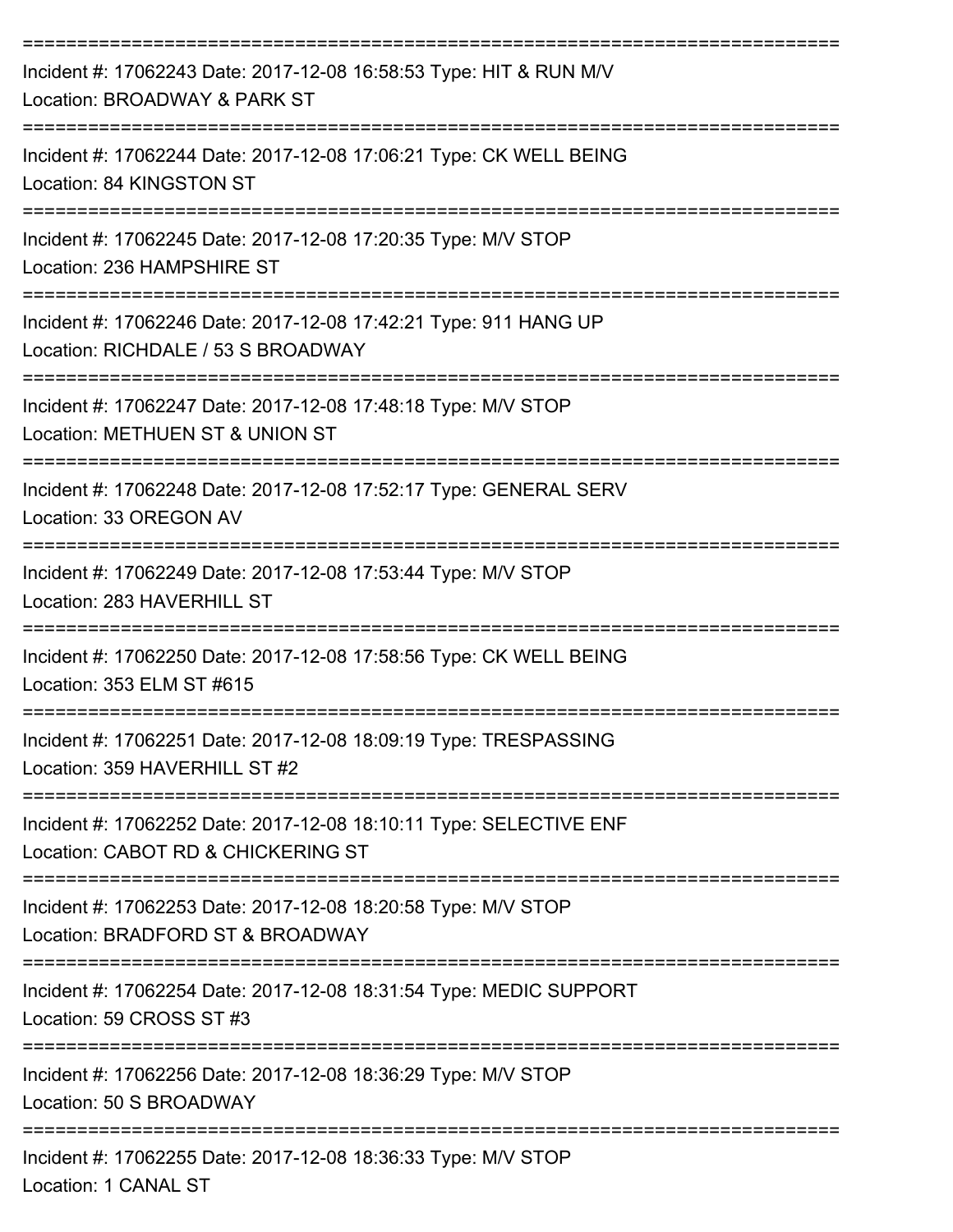| Incident #: 17062258 Date: 2017-12-08 18:53:07 Type: MV/BLOCKING<br>Location: 57 ROLLINS ST<br>Incident #: 17062260 Date: 2017-12-08 19:02:22 Type: DRUG VIO<br>Location: 180 EXCHANGE ST<br>Incident #: 17062259 Date: 2017-12-08 19:02:57 Type: M/V STOP<br>Location: HAMPSHIRE ST & LEBANON ST<br>Incident #: 17062261 Date: 2017-12-08 19:07:50 Type: M/V STOP<br>Location: 137 LAWRENCE ST<br>Incident #: 17062262 Date: 2017-12-08 19:11:01 Type: M/V STOP<br>Location: CABOT RD & CHICKERING ST<br>:===============================<br>--------------------------<br>Incident #: 17062263 Date: 2017-12-08 19:12:42 Type: M/V STOP<br>Location: CABOT RD & CHICKERING ST<br>Incident #: 17062264 Date: 2017-12-08 19:14:10 Type: M/V STOP<br>Location: CABOT RD & CHICKERING ST<br>================<br>---------------------<br>Incident #: 17062265 Date: 2017-12-08 19:15:47 Type: M/V STOP<br>Location: CABOT RD & CHICKERING ST<br>Incident #: 17062266 Date: 2017-12-08 19:17:27 Type: M/V STOP<br>Location: CABOT RD & CHICKERING ST<br>Incident #: 17062267 Date: 2017-12-08 19:18:22 Type: M/V STOP<br>Location: LAWRENCE ST & PARK ST<br>Incident #: 17062268 Date: 2017-12-08 19:20:44 Type: M/V STOP<br>Location: BROADWAY & MANCHESTER ST<br>Incident #: 17062269 Date: 2017-12-08 19:24:19 Type: M/V STOP<br>Location: HAVERHILL ST & JACKSON ST<br>Incident #: 17062270 Date: 2017-12-08 19:26:43 Type: M/V STOP<br>Location: 74 WINTHROP AV | Incident #: 17062257 Date: 2017-12-08 18:43:02 Type: M/V STOP<br>Location: 1 CANAL ST |
|-------------------------------------------------------------------------------------------------------------------------------------------------------------------------------------------------------------------------------------------------------------------------------------------------------------------------------------------------------------------------------------------------------------------------------------------------------------------------------------------------------------------------------------------------------------------------------------------------------------------------------------------------------------------------------------------------------------------------------------------------------------------------------------------------------------------------------------------------------------------------------------------------------------------------------------------------------------------------------------------------------------------------------------------------------------------------------------------------------------------------------------------------------------------------------------------------------------------------------------------------------------------------------------------------------------------------------------------------------------------------------------------------------------------------------------------------------------------|---------------------------------------------------------------------------------------|
|                                                                                                                                                                                                                                                                                                                                                                                                                                                                                                                                                                                                                                                                                                                                                                                                                                                                                                                                                                                                                                                                                                                                                                                                                                                                                                                                                                                                                                                                   |                                                                                       |
|                                                                                                                                                                                                                                                                                                                                                                                                                                                                                                                                                                                                                                                                                                                                                                                                                                                                                                                                                                                                                                                                                                                                                                                                                                                                                                                                                                                                                                                                   |                                                                                       |
|                                                                                                                                                                                                                                                                                                                                                                                                                                                                                                                                                                                                                                                                                                                                                                                                                                                                                                                                                                                                                                                                                                                                                                                                                                                                                                                                                                                                                                                                   |                                                                                       |
|                                                                                                                                                                                                                                                                                                                                                                                                                                                                                                                                                                                                                                                                                                                                                                                                                                                                                                                                                                                                                                                                                                                                                                                                                                                                                                                                                                                                                                                                   |                                                                                       |
|                                                                                                                                                                                                                                                                                                                                                                                                                                                                                                                                                                                                                                                                                                                                                                                                                                                                                                                                                                                                                                                                                                                                                                                                                                                                                                                                                                                                                                                                   |                                                                                       |
|                                                                                                                                                                                                                                                                                                                                                                                                                                                                                                                                                                                                                                                                                                                                                                                                                                                                                                                                                                                                                                                                                                                                                                                                                                                                                                                                                                                                                                                                   |                                                                                       |
|                                                                                                                                                                                                                                                                                                                                                                                                                                                                                                                                                                                                                                                                                                                                                                                                                                                                                                                                                                                                                                                                                                                                                                                                                                                                                                                                                                                                                                                                   |                                                                                       |
|                                                                                                                                                                                                                                                                                                                                                                                                                                                                                                                                                                                                                                                                                                                                                                                                                                                                                                                                                                                                                                                                                                                                                                                                                                                                                                                                                                                                                                                                   |                                                                                       |
|                                                                                                                                                                                                                                                                                                                                                                                                                                                                                                                                                                                                                                                                                                                                                                                                                                                                                                                                                                                                                                                                                                                                                                                                                                                                                                                                                                                                                                                                   |                                                                                       |
|                                                                                                                                                                                                                                                                                                                                                                                                                                                                                                                                                                                                                                                                                                                                                                                                                                                                                                                                                                                                                                                                                                                                                                                                                                                                                                                                                                                                                                                                   |                                                                                       |
|                                                                                                                                                                                                                                                                                                                                                                                                                                                                                                                                                                                                                                                                                                                                                                                                                                                                                                                                                                                                                                                                                                                                                                                                                                                                                                                                                                                                                                                                   |                                                                                       |
|                                                                                                                                                                                                                                                                                                                                                                                                                                                                                                                                                                                                                                                                                                                                                                                                                                                                                                                                                                                                                                                                                                                                                                                                                                                                                                                                                                                                                                                                   |                                                                                       |
|                                                                                                                                                                                                                                                                                                                                                                                                                                                                                                                                                                                                                                                                                                                                                                                                                                                                                                                                                                                                                                                                                                                                                                                                                                                                                                                                                                                                                                                                   |                                                                                       |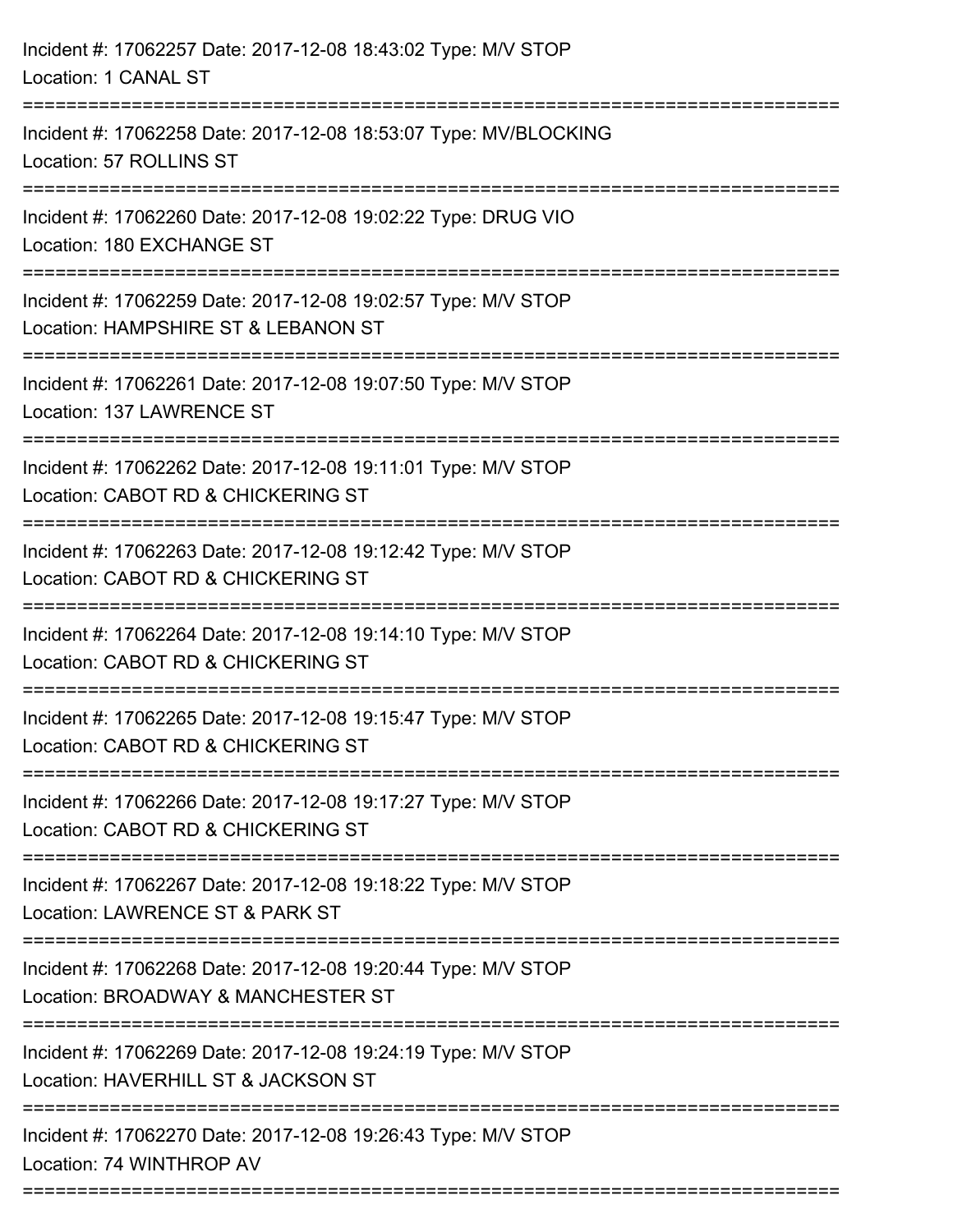| Location: E HAVERHILL ST & PROSPECT ST                                                                                                |
|---------------------------------------------------------------------------------------------------------------------------------------|
| Incident #: 17062272 Date: 2017-12-08 19:35:07 Type: M/V STOP<br>Location: HAVERHILL ST & UNION ST<br>------------------------------- |
| Incident #: 17062273 Date: 2017-12-08 19:40:30 Type: M/V STOP<br>Location: S BROADWAY & SALEM ST                                      |
| Incident #: 17062274 Date: 2017-12-08 19:48:42 Type: DOMESTIC/PAST<br>Location: 32 MARGIN ST #2                                       |
| Incident #: 17062276 Date: 2017-12-08 19:53:13 Type: MISSING PERS<br>Location: 112 ALLSTON ST #2                                      |
| Incident #: 17062275 Date: 2017-12-08 19:54:21 Type: M/V STOP<br>Location: 32 E HAVERHILL ST                                          |
| Incident #: 17062277 Date: 2017-12-08 19:59:57 Type: EXTRA SURVEIL<br>Location: E HAVERHILL ST & NEWBURY ST                           |
| ------------<br>Incident #: 17062278 Date: 2017-12-08 20:11:49 Type: SUS PERS/MV<br>Location: CRAWFORD ST & EXETER ST                 |
| Incident #: 17062279 Date: 2017-12-08 20:14:30 Type: MAN DOWN<br>Location: WALGREENS / 220 S BROADWAY                                 |
| Incident #: 17062280 Date: 2017-12-08 20:19:05 Type: NOTIFICATION<br>Location: 23 BELLEVUE ST                                         |
| Incident #: 17062281 Date: 2017-12-08 20:20:05 Type: MV/BLOCKING<br>Location: 209 ESSEX ST                                            |
| Incident #: 17062282 Date: 2017-12-08 20:28:51 Type: SPECIAL CHECK<br><b>Location: NEWBURY ST</b>                                     |
| Incident #: 17062283 Date: 2017-12-08 20:34:14 Type: M/V STOP<br>Location: 300 WATER ST                                               |
| Incident #: 17062284 Date: 2017-12-08 20:36:07 Type: M/V STOP<br>Location: S UNION ST & WINTHROP AV                                   |
| Incident #: 17062285 Date: 2017-12-08 20:45:00 Type: DISTURBANCE                                                                      |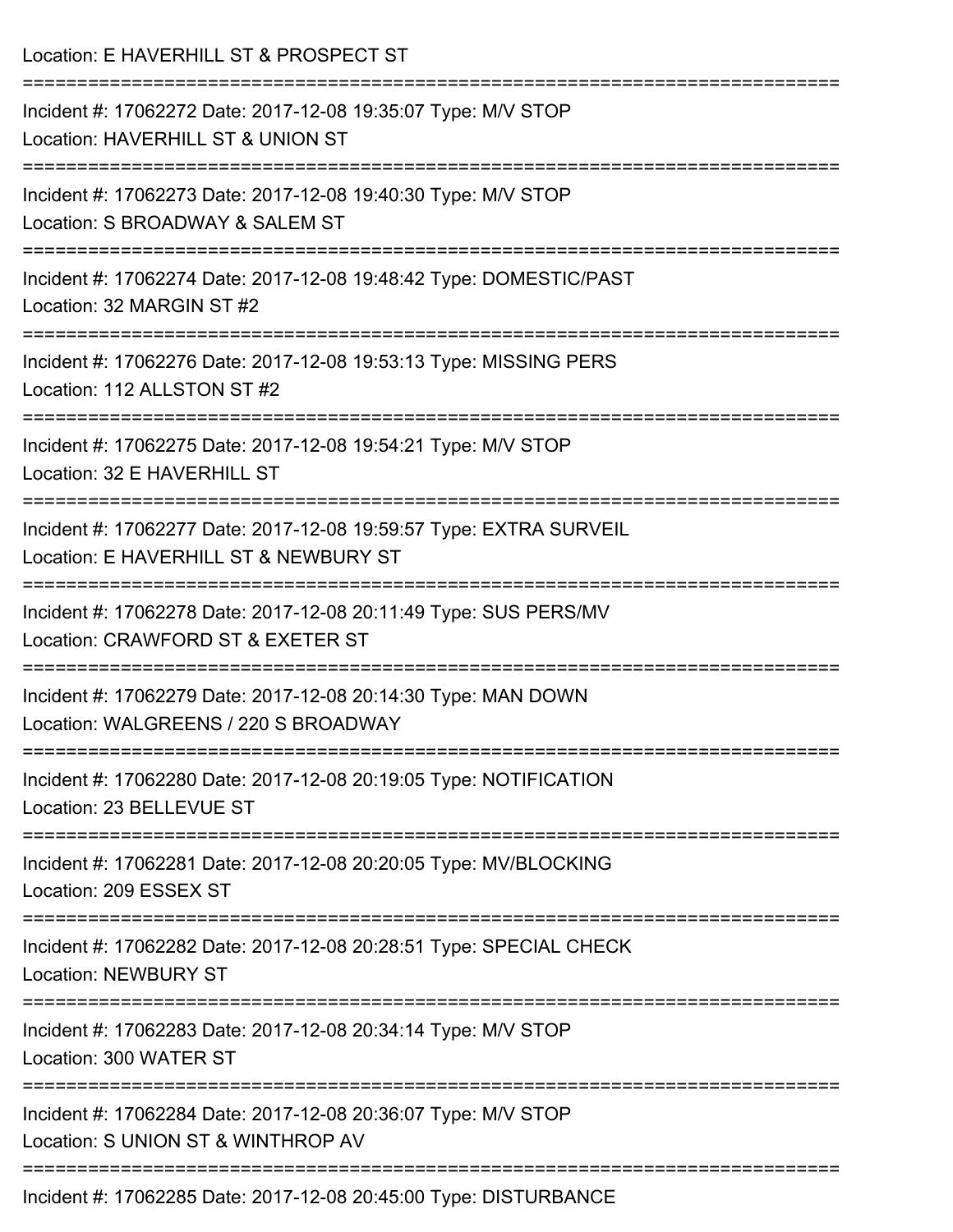| Location: ESSEX ST & NEWBURY ST                                                                                                            |
|--------------------------------------------------------------------------------------------------------------------------------------------|
| Incident #: 17062286 Date: 2017-12-08 20:49:55 Type: M/V STOP<br>Location: S UNION ST & WINTHROP AV                                        |
| Incident #: 17062287 Date: 2017-12-08 20:58:03 Type: MEDIC SUPPORT<br>Location: 14 LINDEN ST #2                                            |
| Incident #: 17062288 Date: 2017-12-08 21:04:32 Type: M/V STOP<br>Location: CENTRAL BRIDGE / 0 MERRIMACK ST                                 |
| ---------------------------<br>Incident #: 17062290 Date: 2017-12-08 21:12:35 Type: SPECIAL CHECK<br>Location: E HAVERHILL ST & NEWBURY ST |
| Incident #: 17062289 Date: 2017-12-08 21:12:39 Type: M/V STOP<br>Location: MT VERNON & S BROADWY                                           |
| Incident #: 17062291 Date: 2017-12-08 21:19:21 Type: MV/BLOCKING<br>Location: 31 SARGENT ST                                                |
| Incident #: 17062292 Date: 2017-12-08 21:29:51 Type: GENERAL SERV<br>Location: 33 OREGON AV                                                |
| Incident #: 17062293 Date: 2017-12-08 21:41:43 Type: VIO CITY ORD<br>Location: 202 CARLETON ST                                             |
| Incident #: 17062294 Date: 2017-12-08 21:42:57 Type: M/V STOP<br>Location: BROADWAY & CROSS ST                                             |
| Incident #: 17062295 Date: 2017-12-08 21:43:57 Type: 209A/SERVE<br>Location: 33 OREGON AV                                                  |
| Incident #: 17062296 Date: 2017-12-08 21:47:00 Type: M/V STOP<br>Location: LEBANON ST & WHITE ST                                           |
| Incident #: 17062297 Date: 2017-12-08 21:53:15 Type: MEDIC SUPPORT<br>Location: 161 BERKELEY ST #12                                        |
| Incident #: 17062298 Date: 2017-12-08 22:17:50 Type: SUS PERS/MV<br>Location: COMMONWEALTH DRIVE                                           |
| Incident #: 17062299 Date: 2017-12-08 22:22:19 Type: AUTO ACC/PI                                                                           |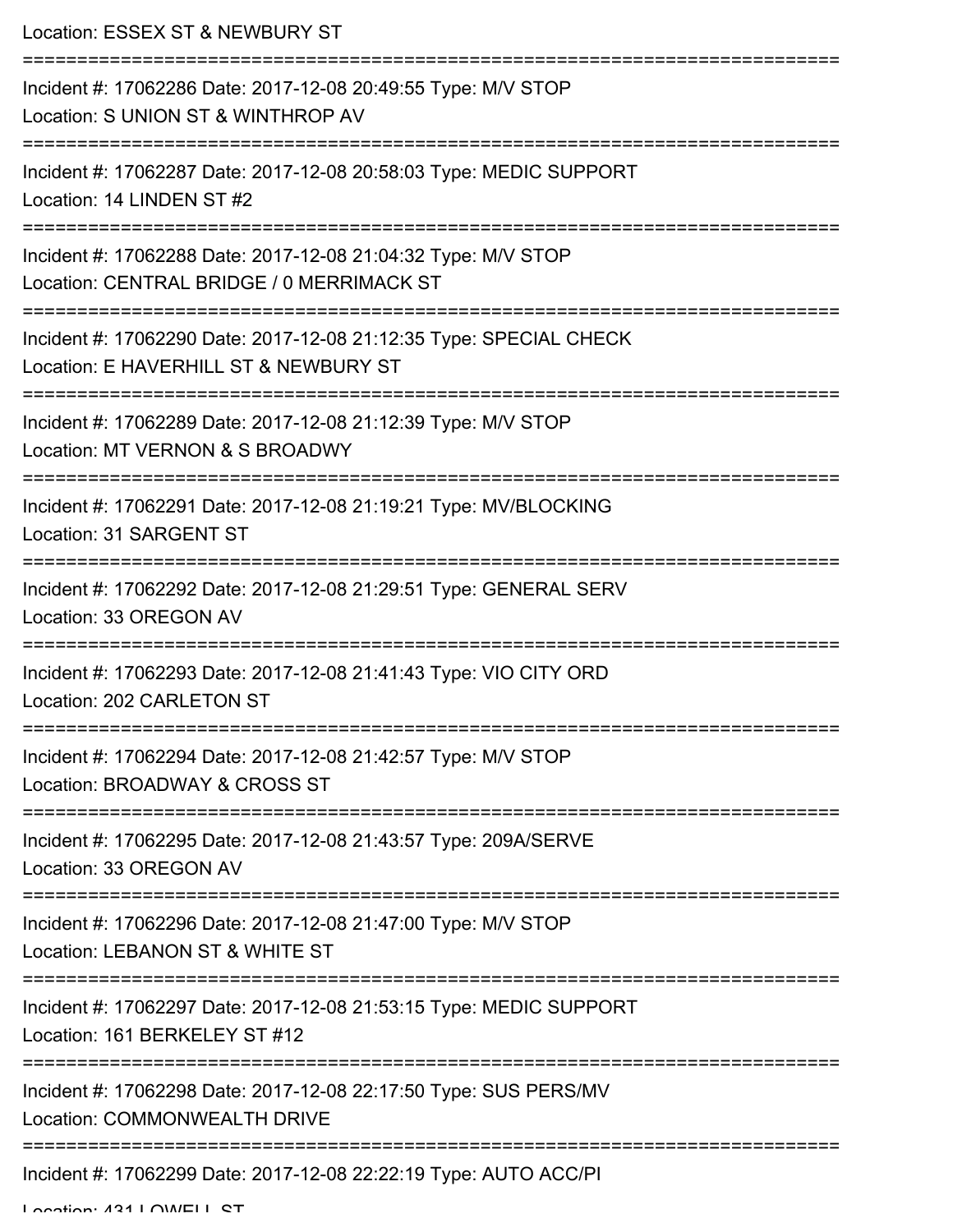| Incident #: 17062300 Date: 2017-12-08 22:29:56 Type: MEDIC SUPPORT<br>Location: 141 OXFORD ST               |
|-------------------------------------------------------------------------------------------------------------|
| Incident #: 17062301 Date: 2017-12-08 22:34:35 Type: M/V STOP<br>Location: BROADWAY & MANCHESTER ST         |
| Incident #: 17062302 Date: 2017-12-08 22:37:39 Type: M/V STOP<br>Location: HOWARD ST & STORROW ST           |
| Incident #: 17062303 Date: 2017-12-08 22:44:44 Type: M/V STOP<br>Location: ALLSTON ST & HIGH ST             |
| Incident #: 17062304 Date: 2017-12-08 22:52:17 Type: DRUG OVERDOSE<br>Location: 75 MANCHESTER ST            |
| Incident #: 17062305 Date: 2017-12-08 22:52:27 Type: 911 HANG UP<br>Location: 18 WILMOT ST                  |
| Incident #: 17062306 Date: 2017-12-08 23:10:55 Type: NOISE ORD<br>Location: 158 JACKSON ST #2               |
| Incident #: 17062307 Date: 2017-12-08 23:11:23 Type: M/V STOP<br>Location: LOWELL ST & WINTER ST            |
| Incident #: 17062308 Date: 2017-12-08 23:23:20 Type: DOMESTIC/PROG<br>Location: 59 TREMONT ST               |
| Incident #: 17062309 Date: 2017-12-08 23:26:01 Type: TOW OF M/V<br>Location: 312 WATER ST                   |
| Incident #: 17062310 Date: 2017-12-08 23:26:15 Type: M/V STOP<br>Location: BROADWAY & CROSS ST              |
| Incident #: 17062311 Date: 2017-12-08 23:30:35 Type: NOISE ORD<br>Location: 136 EXCHANGE ST                 |
| Incident #: 17062312 Date: 2017-12-08 23:30:40 Type: M/V STOP<br>Location: HAVERHILL ST & WEST ST           |
| Incident #: 17062313 Date: 2017-12-08 23:36:34 Type: ALARM/BURG<br>Location: JONES RESIDENCE / 151 FERRY ST |